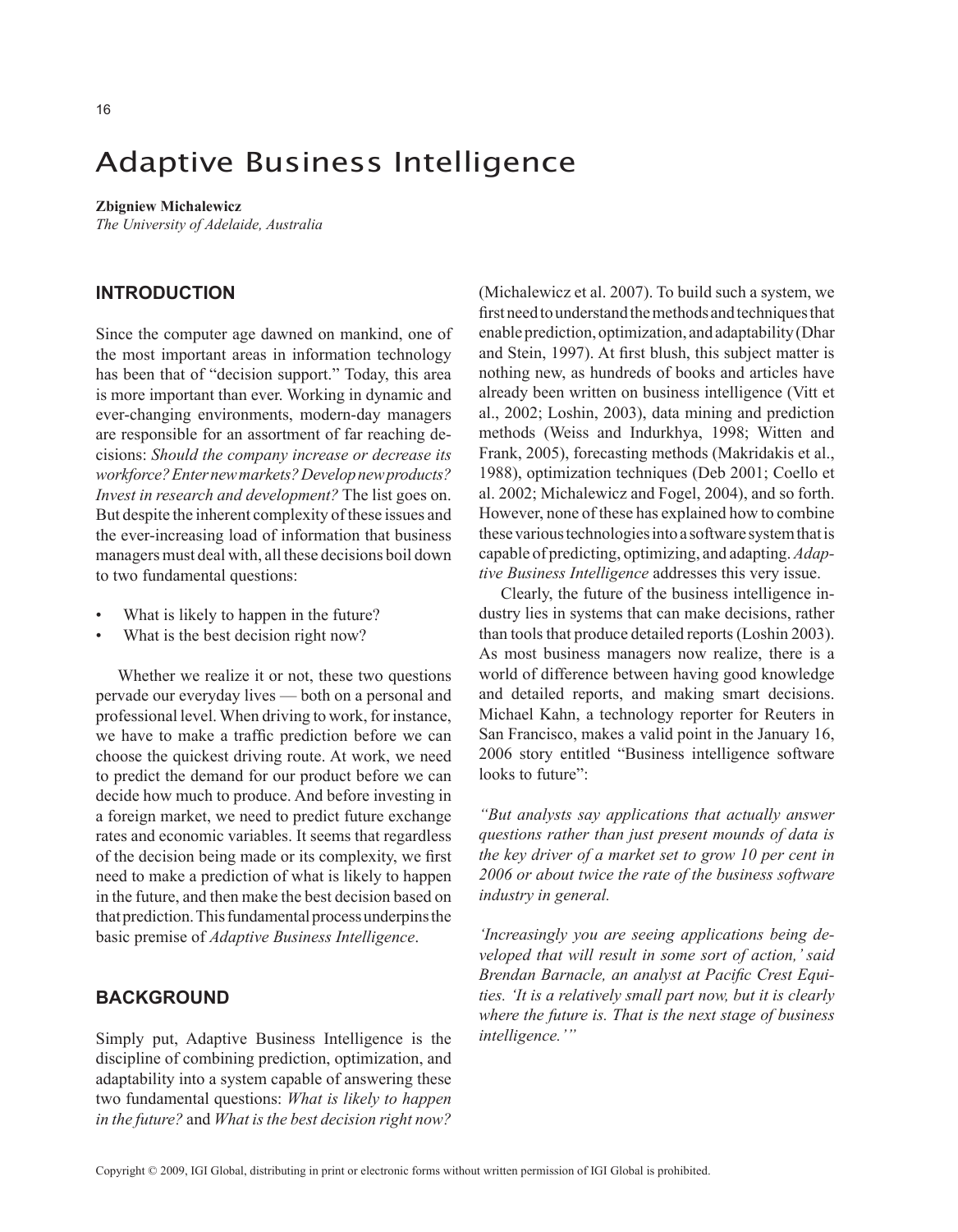*"The answer to my problem is hidden in my data … but I cannot dig it up!"* This popular statement has been around for years as business managers gathered and stored massive amounts of data in the belief that they contain some valuable insight. But business managers eventually discovered that raw data are rarely of any benefit, and that their real value depends on an organization's ability to analyze them. Hence, the need emerged for software systems capable of retrieving, summarizing, and interpreting data for end-users (Moss and Atre, 2003).

This need fueled the emergence of hundreds of *business intelligence* companies that specialized in providing software systems and services for extracting *knowledge* from raw data. These software systems would analyze a company's operational data and provide knowledge in the form of tables, graphs, pies, charts, and other statistics. For example, a business intelligence report may state that 57% of customers are between the ages of 40 and 50, or that product X sells much better in Florida than in Georgia.<sup>1</sup>

Consequently, the general goal of most business intelligence systems was to: (1) access data from a variety of different sources; (2) transform these data into information, and then into knowledge; and (3) provide an easy-to-use graphical interface to display this knowledge. In other words, a business intelligence system was responsible for collecting and digesting data, and presenting knowledge in a friendly way (thus enhancing the end-user's ability to make good decisions). The diagram in Figure 1 illustrates the processes that underpin a traditional business intelligence system.

Although different texts have illustrated the relationship between data and knowledge in different ways (e.g.,

**MAIN FOCUS OF THE CHAPTER** Davenport and Prusak, 2006; Prusak, 1997; Shortliffe **A**<br>and Cimino, 2006), the commonly accepted distinction Davenport and Prusak, 2006; Prusak, 1997; Shortliffe between data, information, and knowledge is:

- *Data* are collected on a daily basis in the form of bits, numbers, symbols, and "objects." *•*
- *Information* is "organized data," which are preprocessed, cleaned, arranged into structures, and stripped of redundancy. *•*
- *Knowledge* is "integrated information," which includes facts and relationships that have been perceived, discovered, or learned. *•*

Because knowledge is such an essential component of any decision-making process (as the old saying goes, *"Knowledge is power!")*, many businesses have viewed knowledge as the final objective. But it seems that knowledge is no longer enough. A business may "know" a lot about its customers — it may have hundreds of charts and graphs that organize its customers by age, preferences, geographical location, and sales history — but management may still be unsure of what decision to make! And here lies the difference between "decision support" and "decision making": all the knowledge in the world will not guarantee the right or best decision.

Moreover, recent research in psychology indicates that widely held beliefs can actually hamper the decision-making process. For example, common beliefs like "the more knowledge we have, the better our decisions will be," or "we can distinguish between useful and irrelevant knowledge," are not supported by empirical evidence. Having more knowledge merely increases our confidence, but it does not improve the accuracy of our decisions. Similarly, people supplied with "good" and "bad" knowledge often have trouble distinguishing

*Figure 1. The processes that underpin a traditional business intelligence system*